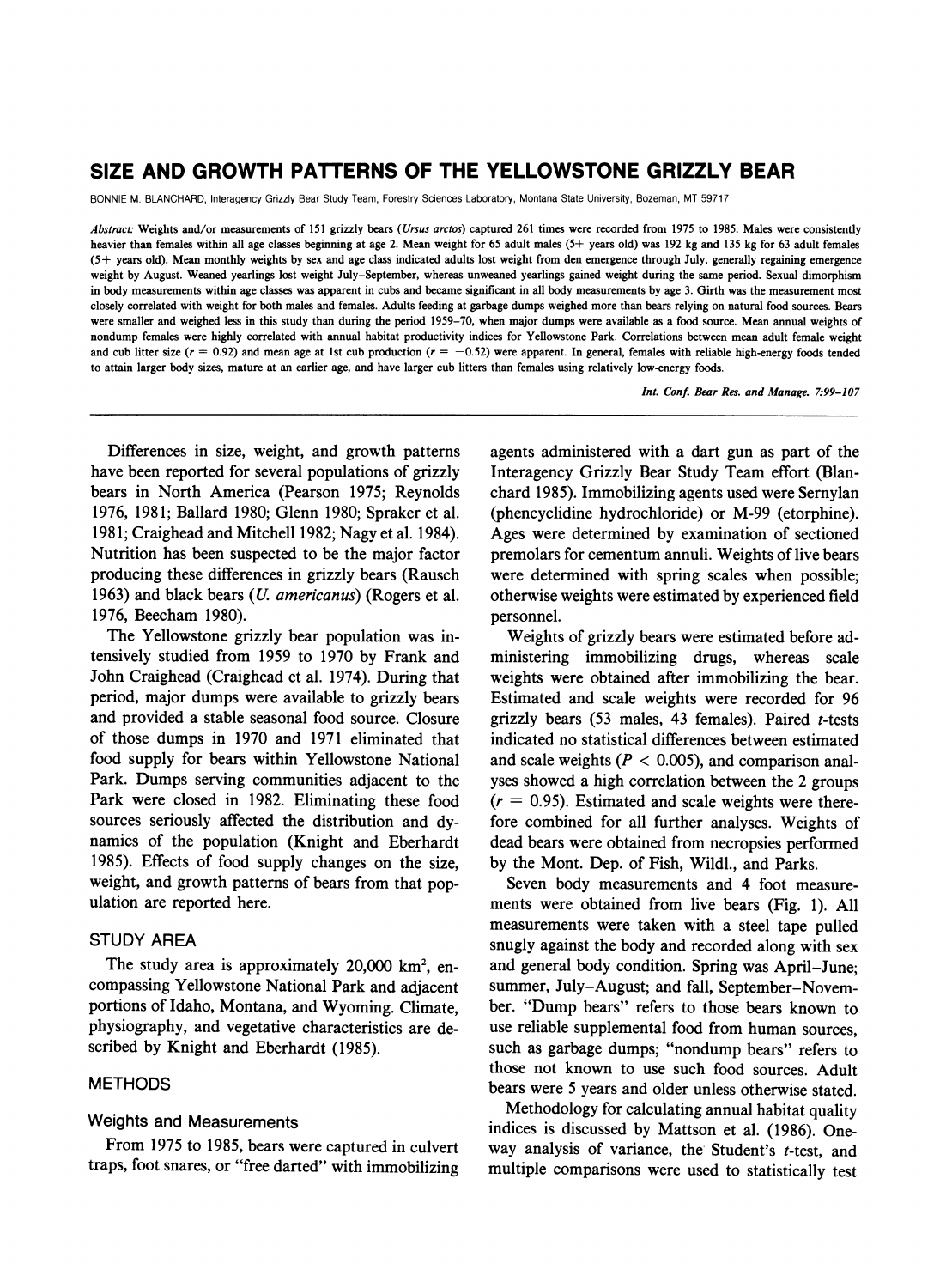

**A-I CONTOUR LENGTH: distance from base of tail to tip of nose with measuring tape following dorsal contour.** 

- **A TOTAL LENGTH: distance from tip of tail to tip of nose along side of body.**
- **B GIRTH: circumference of chesi just behind shoulder.**
- **C HEIGHT: distance from top of shoulder along foreleg to lateral base of forefoot, with leg straightened to simulate a standing position.**
- **D NECK CIRCUMFERENCE: measured posterior to jaws.**
- **E HEAD LENGTH: distance between posterior protuberance of the parietal crest a tip of nose.**
- **F HEAD WIDTH: distance between widest point of zygomalic arches.**

**G,K FOOT WIDTH: measurement at widest part of pad. H,L FOOT LENGTH: distance from heel to front ot pad.** 

**Fig. 1. Measurements recorded from live grizzly bears, 1975-85.** 

**differences in mean weights and measurements among sex and age groups. Analyses of annual and seasonal weight changes were performed on pooled samples.** 

#### **RESULTS**

### **Weight**

**Weights were recorded for 122 live grizzly bears immobilized 232 times, including 51 females and 71 males. Additional weights for 10 females and 19 males were obtained at necropsies. Nearly 70% of the weights were recorded during July, August, and September (Table 1). The heaviest adult female weighed 194 kg on 2 August 1981 as a 10-year-old; the lightest weighed 91 kg on 5 July 1984 as a 14-year-old. The heaviest adult male weighed 325 kg on 17 August 1977 as a 16-year-old, and the lightest weighed 98 kg on 11 August 1977 as a 10-year-old. The heaviest male and female recorded 1959-70 were 500 and 204 kg, respectively (Craighead and Mitchell 1982).** 

**Male grizzly bears were consistently heavier than females within all age classes beginning at age 2 (P = 0.001-0.159) (Table 2). Sexual dimorphism in weights was apparent for northern interior Canadian grizzly bears at age 2 (Pearson 1975) and at age 1 for southwestern Alaskan coastal brown bears (Glenn 1980).** 

**In general, males appeared to steadily gain weight annually until at least 15 years of age (Fig. 2). Mean annual rate of weight increase for males aged 4-15 years (5.6%) was markedly less than for males aged cub through 3 years (42.1%). One-way analysis of variance and multiple comparisons indicated mean weights of males 4 years and older belonged to 1 population. The mean weight of 5-year-old males was less than expected but could be explained by the small number of fall weights for this age class (1 of 9).** 

**Annual weight patterns of females were less clear than those for males. Mean annual rate of weight increase for females aged cub through 3 years (36%), was also much greater than for females aged 4-13 years (5.2%). Females steadily increased in weight through age 13 (Fig. 2). At 6 years, mean weight dropped, partially due to a lack of fall weight samples. Mean weights of subsequent age classes suggest this drop in weight may be real, probably a reflection of the mean age of 1st cub production of 6.15 years in this population (Knight and Eberhardt 1985) and the subsequent nutritional drain on still growing, lactating females. Multiple comparisons of mean age class weights indicated females aged 4-7 belonged to 1 population, and females aged 8-13 years belonged to another. Limited data indicated females declined in mean weight after 13 years.** 

**Females with cubs-of-the-year weighed an average of 129 kg compared to 140 kg for females with yearlings and 134 kg for lone adult females. These weight differences were not statistically significant. Troyer and Hensel (unpubl. data) found that the heaviest female grizzly bears on Kodiak Island were usually those without young.** 

**Approximately 62% of the variation in male weight could be explained by age using linear regres-**

|  |  |  |  | Table 1. Captures by month of weighed grizzly bears, 1973-85. |  |  |  |  |
|--|--|--|--|---------------------------------------------------------------|--|--|--|--|
|--|--|--|--|---------------------------------------------------------------|--|--|--|--|

|       |     | Males |     | <b>Females</b> | Total |       |  |
|-------|-----|-------|-----|----------------|-------|-------|--|
| Month | N   | %     | N   | $\%$           | N     | %     |  |
| Apr   | 2   | 1.32  | 0   |                | 2     | 0.76  |  |
| May   | 20  | 13.16 | 7   | 6.31           | 27    | 10.27 |  |
| Jun   | 17  | 11.18 | 13  | 11.71          | 30    | 11.41 |  |
| Jul   | 25  | 16.45 | 25  | 22.52          | 50    | 19.01 |  |
| Aug   | 41  | 26.97 | 32  | 28.83          | 73    | 27.76 |  |
| Sep   | 30  | 19.74 | 29  | 26.13          | 59    | 22.43 |  |
| Oct   | 12  | 7.90  | 5   | 4.50           | 17    | 6.46  |  |
| Nov   | 4   | 2.63  | 0   |                | 4     | 1.52  |  |
| Dec   |     | 0.66  | 0   |                |       | 0.38  |  |
| Total | 152 |       | 111 |                | 263   |       |  |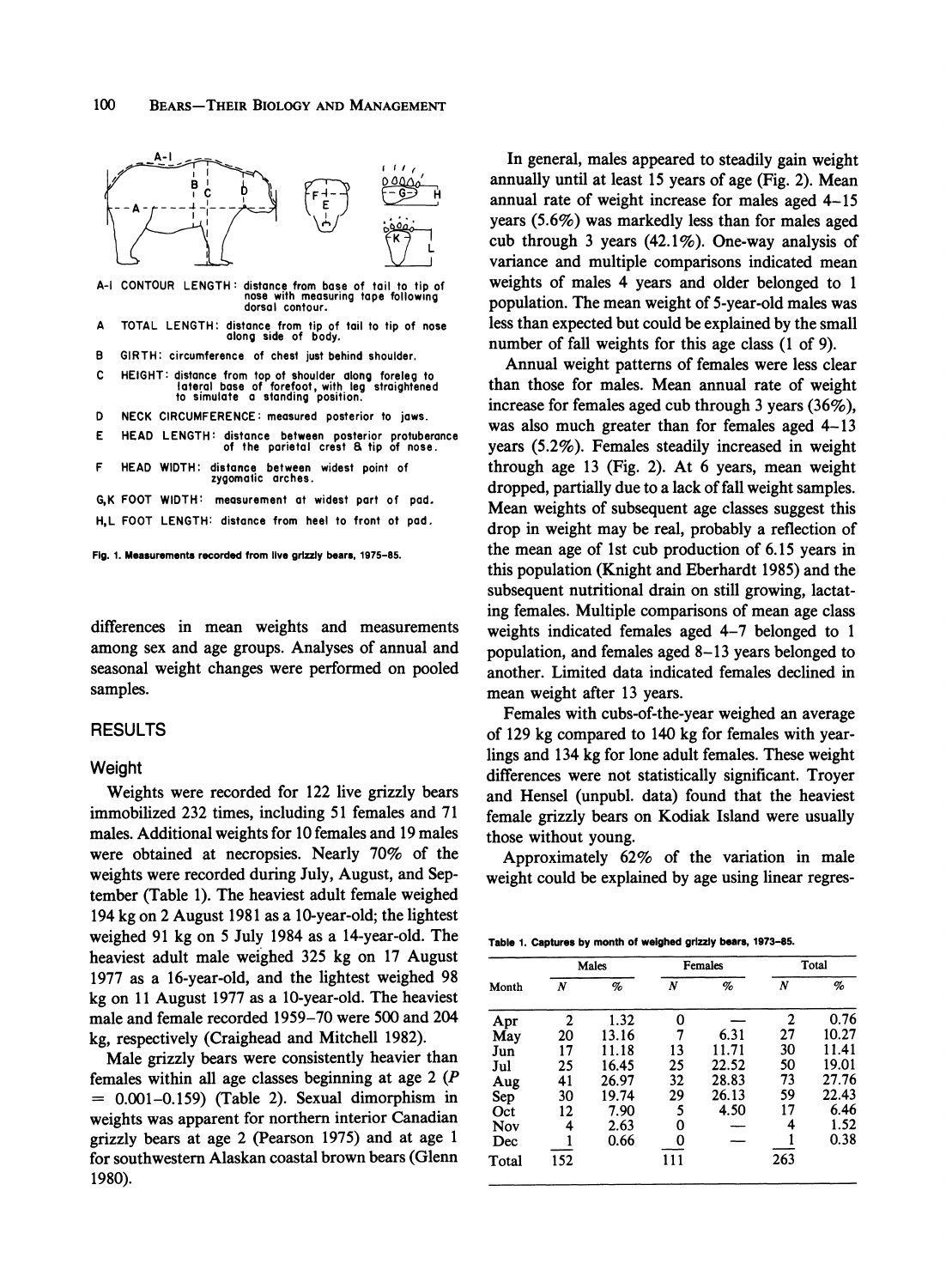|                |                  |              | Females         |                             |                  |              | Males           |                             |
|----------------|------------------|--------------|-----------------|-----------------------------|------------------|--------------|-----------------|-----------------------------|
|                | $\boldsymbol{N}$ | Mean<br>(kg) | Range           | Coefficient<br>of variation | $\boldsymbol{N}$ | Mean<br>(kg) | Range           | Coefficient<br>of variation |
| $\mathbf{Cub}$ | 8                | 22.2         | $5.9 - 30.9$    | 16.1                        | 16               | 24.2         | $5.9 - 52.2$    | 23.3                        |
|                | 13               | 58.3         | $25.0 - 77.2$   | 11.9                        | 18               | 63.0         | $45.4 - 99.0$   | $12.3 -$                    |
| $\overline{c}$ | 11               | 84.4         | $54.5 - 122.6$  | 11.7                        | 19               | 98.4         | $68.1 - 124.9$  | 7.4                         |
| 3              | 9                | 100.2        | $77.2 - 120.3$  | 7.9                         | 17               | 137.9        | $99.9 - 181.6$  | 8.7                         |
|                | 8                | 116.0        | $90.8 - 158.9$  | 10.9                        | 14               | 154.0        | $90.8 - 242.9$  | 12.9                        |
| 5              | 9                | 125.1        | $102.2 - 161.2$ | 6.5                         | 9                | 149.1        | $102.2 - 240.6$ | 13.7                        |
| 6              |                  | 115.3        | $100.0 - 127.1$ | 5.2                         |                  | 185.7        | 147.6 – 219.7   | 6.0                         |
|                |                  | 120.3        | $109.0 - 136.2$ | 3.8                         |                  | 189.4        | $158.9 - 227.0$ | 6.7                         |
| 8              |                  | 126.8        | $102.2 - 181.6$ | 9.2                         |                  | 172.1        | $158.9 - 181.6$ | 2.8                         |
| 9              |                  | 143.6        | $115.8 - 181.6$ | 8.7                         |                  | 199.0        | $136.2 - 272.4$ | 11.9                        |
| 10             | 6                | 146.3        | $102.2 - 194.3$ | 12.5                        |                  | 168.9        | $97.6 - 204.3$  | 11.6                        |
| 11             | 6                | 152.5        | $103.5 - 193.0$ | 9.6                         |                  | 224.0        | $145.3 - 288.3$ | 10.6                        |
| 12             | 4                | 134.5        | $102.2 - 158.9$ | 8.8                         |                  | 199.0        | $170.3 - 244.3$ | 7.7                         |
| 13             | 5                | 170.7        | $129.4 - 190.7$ | 6.4                         |                  | 261.1        | $249.7 - 272.4$ | 2.8                         |
| 14             | 2                | 97.6         | $90.8 - 104.4$  | 4.5                         |                  | 233.8        | $190.7 - 276.9$ | 11.9                        |
| 15             |                  | 138.5        | $136.2 - 140.7$ | 1.0                         |                  | 301.9        |                 |                             |
| 16             | $\frac{2}{2}$    | 113.5        | $102.2 - 124.9$ | 6.4                         |                  | 259.9        | $195.2 - 324.6$ | 16.0                        |
| 17             |                  |              |                 |                             |                  | 147.6        |                 |                             |
| 18             |                  | 181.6        |                 |                             |                  |              |                 |                             |
| 20             |                  |              |                 |                             |                  | 215.7        |                 |                             |
| 22             | 2                | 125.8        | $90.8 - 160.7$  | 17.8                        |                  | 238.4        |                 |                             |
| Ad $(5+)$      | $63*$            | 134.5        | $90.8 - 194.3$  | 10.0                        | $65*$            | 193.3        | $97.6 - 324.6$  | 11.4                        |

**Table 2. Mean weights of female and male grizzly bears by age class, 1975-85.** 

**\*Sample sizes include 1 female and 4 males aged only as "adult."** 

**sion analysis, whereas only 48% of the variation in female weight could be attributed to age. Correlations between weight and age for females were higher for**  cubs through 4 years  $(r^2 = 0.67)$  compared to the adult (5+ years) group ( $r^2 = 0.05$ ). Less difference was observed for subadult and adult males ( $r^2 = 0.75$ **and 0.21, respectively) reflecting the steady annual weight increase for adult males.** 

**Mean monthly weights by sex and age class indicated adult grizzly bears lost weight from den emergence through July, generally regaining emergence weight by August (Fig. 3). Mean seasonal weight gains for subadults 2-4 years old were less clear, although limited data suggested emergence weights were generally not regained until September.** 

**Pooled samples indicated weaned yearlings steadily lost weight July-September, whereas unweaned yearlings gained weight during the same period (Fig. 3). By September, weaned yearlings weighed an average**  21.7 kg less than unweaned yearlings  $(N = 4)$ . The **2-year-old age class demonstrated the lowest springto-fall weight gain, with females gaining only 7% of their final weight during the year and males only 2% (Fig. 3). Low weight gains at this age probably reflected the stress of weaning during late spring and**  **subsequent dispersal from the maternal home range, particularly for males (Knight et al. 1984).** 

**Females exhibited greatest average spring-to-fall weight gains as 3- and 4-year-olds (30% and 29%, respectively). Males demonstrated greatest average spring-to-fall weight gains as 4- and 5-year-olds (39%** 



**Fig. 2. Male and female grizzly bear weights by age class, 1975-85.**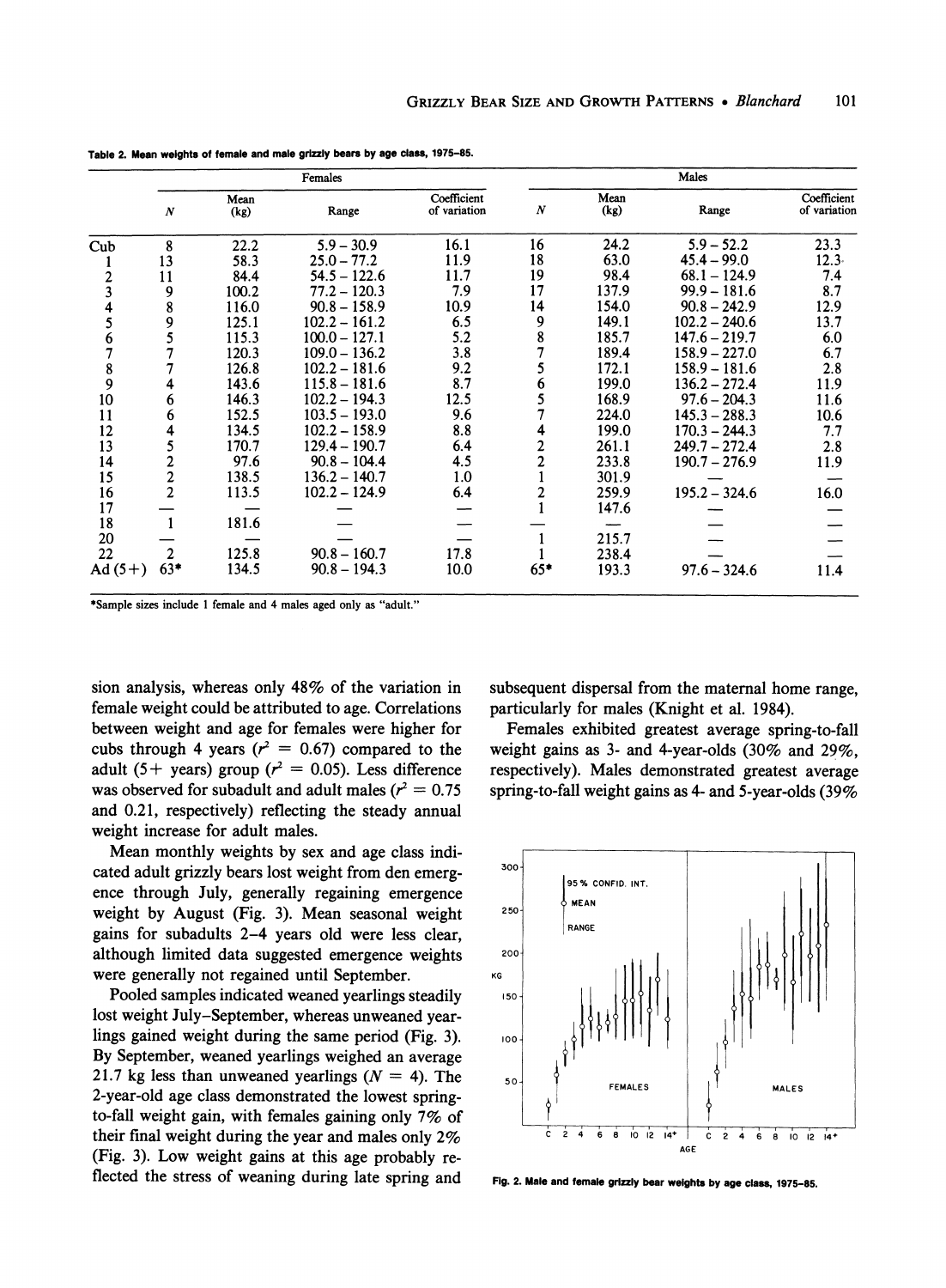

**Fig. 3. Seasonal weight changes by sex and age class. Sample sizes are given In parentheses.** 

**Table 3. Mean body measurements of male grizzly bears by age class, 1975-85.** 

**and 34%, respectively). Males aged 6 and older gained an average 15% of their final weight springfall. Greatest daily weight gain of 1.3 kg/day was recorded for 2 3- year-old males, 1 between 3 September and 20 September 1982, and 1 between 22 August and 13 September 1978. Lowest daily weight gain of 0.1 kg/day was recorded for 2 adult females, a 10-year-old with no young between 27 May and 25 August 1981, and a 6-year-old with cubs between 16 June and 5 July 1984. From 1 July to fall, males gained an average 1.0 kg/day compared to 0.4 kg/**  day for females  $(N = 11)$ .

**Adult male grizzly bears (4 + years) lost a greater percent of body weight over winter than adult females (5 + years) (18% and 8%, respectively). Kingsley et al. (1986) also recorded that males in northern Canada lost a greater percent of body weight over winter compared to females. Weight losses may have been greater than indicated for Yellowstone bears, because only 2 bears were captured before 1 May and only 4 after 1 November.** 

## **Measurements**

**Body measurements were recorded for 127 male and 100 female grizzly bears (Tables 3 and 4). The largest adult male measured 241 cm long (measurement A, Fig. 1), 117 cm at the shoulder (C), 95 cm around the neck (D), and had a hind foot pad 170 mm wide (K) and 216 mm long (L). The largest female was 193 cm long (A), 103 cm at the shoulder** 

|                         |                |               | Contour           |              |               |             | Head          |              |              | Front pad     | Rear pad     |               |
|-------------------------|----------------|---------------|-------------------|--------------|---------------|-------------|---------------|--------------|--------------|---------------|--------------|---------------|
| Age                     | $\cal N$       | Length<br>(A) | length<br>$(A-1)$ | Girth<br>(B) | Height<br>(C) | Neck<br>(D) | Length<br>(E) | Width<br>(F) | Width<br>(G) | Length<br>(H) | Width<br>(K) | Length<br>(L) |
| Cub                     | 13             | 88.3          | 108.7             | 72.5         | 54.3          | 42.1        | 26.9          | 14.4         | 86.6         | 50.9          | 80.0         | 112.4         |
|                         | 16             | 127.6         | 157.4             | 91.8         | 71.9          | 52.7        | 32.9          | 17.5         | 116.8        | 60.0          | 104.1        | 141.9         |
| $\overline{\mathbf{c}}$ | 17             | 129.2         | 159.3             | 103.9        | 80.1          | 59.7        | 35.4          | 20.9         | 122.7        | 59.5          | 116.5        | 166.9         |
| 3                       | 15             | 152.4         | 182.5             | 112.9        | 88.8          | 67.4        | 39.4          | 20.6         | 133.9        | 70.7          | 121.6        | 171.6         |
| 4                       | 11             | 158.8         | 183.0             | 116.6        | 94.0          | 68.9        | 39.5          | 23.3         | 137.0        | 68.4          | 123.9        | 173.1         |
| 5                       | 8              | 152.7         | 188.0             | 114.4        | 92.3          | 65.8        | 40.2          | 22.6         | 135.0        | 74.0          | 127.8        | 186.0         |
| 6                       | 8              | 166.7         | 191.8             | 139.5        | 95.5          | 82.5        | 42.3          | 25.3         | 146.4        | 81.5          | 135.5        | 185.0         |
| 7                       | 4              | 159.7         | 188.5             | 131.0        | 92.3          | 78.5        | 41.7          | 28.0         | 150.0        | 70.0          | 134.0        | 173.3         |
| $\frac{8}{9}$           | 5              | 162.8         | 189.0             | 126.8        | 97.0          | 77.0        | 38.0          | 26.0         | 147.8        | 73.5          | 134.8        | 172.0         |
|                         | 5              | 160.0         | 200.0             | 142.0        | 94.0          | 87.0        | 43.0          | 28.0         | 147.4        | 75.0          | 140.4        | 192.8         |
| 10                      | 3              | 164.7         | 195.3             | 133.0        | 97.5          | 80.3        | 41.0          | 29.3         | 155.0        | 81.7          | 139.0        | 192.0         |
| 11                      | 5              | 152.8         | 213.7             | 131.0        | 98.5          | 80.3        | 42.3          | 26.3         | 149.3        | 77.0          | 132.0        | 191.8         |
| 12                      | 3              | 164.0         | 192.0             | 126.3        | 92.5          | 75.0        | 40.5          | 30.0         | 144.0        | 67.5          | 135.5        | 201.5         |
| 13                      | $\overline{c}$ | 177.0         | 191.0             | 150.0        | 83.0          | 84.0        | 42.0          | 30.0         | 142.0        | 82.0          | 130.0        | 196.0         |
| 14                      | $\overline{c}$ | 161.0         | 213.0             | 137.0        | 105.0         | 81.0        | 45.0          | 23.0         | 159.0        | 86.0          | 146.0        | 213.0         |
| 15                      |                | 241.0         |                   |              |               | 74.0        |               |              | 165.0        | 89.0          | ---          |               |
| 16                      | 2              | 189.5         | 197.0             | 134.5        | 92.0          | 76.5        | 43.0          | 30.0         | 154.5        | 79.0          | 143.5        | 208.0         |
| 17                      |                | 144.0         | 197.0             | 116.0        | 97.0          | 68.0        | 46.0          | 23.0         | 145.0        | 76.0          | 135.0        | 197.0         |
| 20                      |                | 165.0         | 205.0             | 142.0        | 99.0          | 91.0        | 42.0          | 26.0         | 150.0        | 70.0          | 155.0        | 205.0         |
| 22                      |                | 165.0         | 211.0             | 147.0        | 97.0          | 91.0        | 44.0          | 28.0         | 148.0        | 80.0          | 140.0        | 190.0         |
| Ad $(5+)$               | 55             | 164.3         | 196.5             | 130.5        | 95.2          | 78.6        | 41.7          | 26.5         | 147.4        | 76.6          | 135.6        | 189.3         |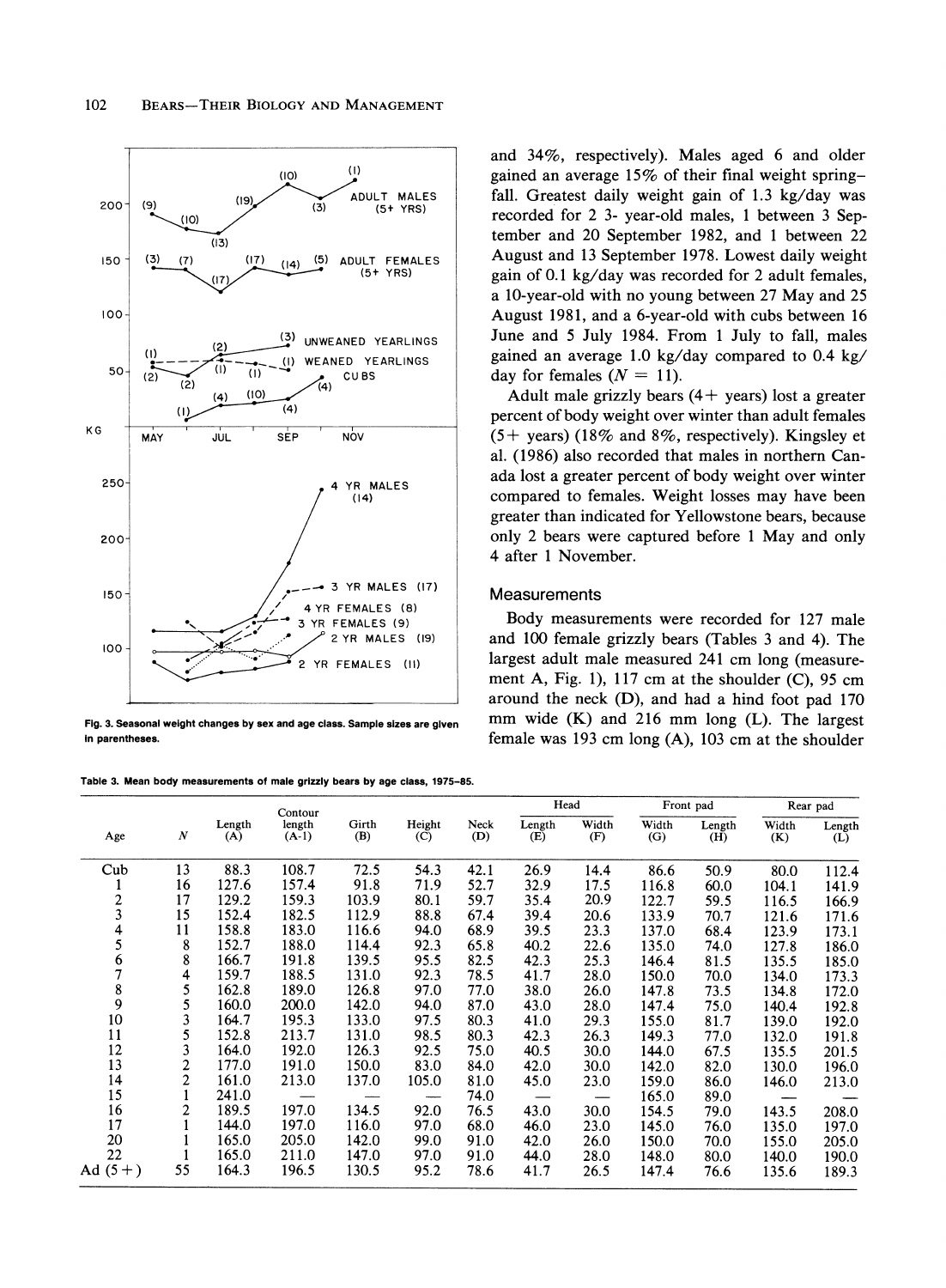| Age      |                  |               |                              |              |                         |             | Head          |              |              | Front pad     |              | Rear pad      |
|----------|------------------|---------------|------------------------------|--------------|-------------------------|-------------|---------------|--------------|--------------|---------------|--------------|---------------|
|          | $\boldsymbol{N}$ | Length<br>(A) | Contour<br>length<br>$(A-1)$ | Girth<br>(B) | Height<br>$\mathcal{C}$ | Neck<br>(D) | Length<br>(E) | Width<br>(F) | Width<br>(G) | Length<br>(H) | Width<br>(K) | Length<br>(L) |
| Cub      | 6                | 87.3          | 110.3                        | 64.5         | 51.3                    | 39.3        | 26.0          | 15.8         | 87.8         | 43.5          | 80.5         | 110.0         |
|          | 13               | 107.5         | 138.4                        | 85.5         | 64.3                    | 51.7        | 31.4          | 16.4         | 106.1        | 48.9          | 97.3         | 135.1         |
|          | 11               | 117.8         | 151.8                        | 98.0         | 76.0                    | 59.4        | 34.8          | 19.6         | 113.0        | 56.4          | 108.7        | 150.3         |
|          | 8                | 130.4         | 162.3                        | 98.4         | 83.1                    | 57.4        | 35.6          | 20.4         | 119.4        | 60.7          | 111.3        | 150.9         |
|          |                  | 128.2         | 178.4                        | 110.6        | 86.6                    | 66.5        | 37.4          | 19.6         | 124.7        | 62.0          | 106.8        | 161.6         |
|          | 9                | 154.8         | 173.5                        | 110.4        | 86.6                    | 65.1        | 38.3          | 20.1         | 120.3        | 67.2          | 113.2        | 163.8         |
| o        | 4                | 131.3         | 181.0                        | 108.0        | 90.0                    | 64.3        | 38.0          | 22.0         | 122.3        | 61.0          | 110.7        | 166.0         |
|          |                  | 149.6         | 180.5                        | 114.8        | 87.0                    | 67.4        | 38.5          | 23.5         | 131.8        | 66.6          | 118.8        | 167.0         |
| 8        |                  | 151.5         | 184.7                        | 120.0        | 89.0                    | 62.8        | 37.3          | 21.7         | 118.7        | 64.7          | 109.0        | 152.3         |
| 9        |                  | 154.7         | 183.3                        | 119.3        | 90.7                    | 63.8        | 38.3          | 25.0         | 132.8        | 72.8          | 125.8        | 169.0         |
| 10       | 6                | 152.0         | 188.3                        | 119.7        | 86.7                    | 63.3        | 38.7          | 22.7         | 127.7        | 67.3          | 121.3        | 164.3         |
| 11       |                  | 172.5         | 179.5                        | 121.0        | 93.5                    | 68.0        | 38.0          | 24.0         | 132.7        | 70.0          | 127.3        | 170.3         |
| 12       | 4                | 144.7         | 177.0                        | 109.0        | 87.0                    | 68.7        | 39.7          | 21.0         | 122.0        | 67.0          | 115.3        | 167.7         |
| 13       | 6                | 154.0         | 175.6                        | 122.3        | 85.7                    | 66.7        | 36.3          | 22.7         | 128.7        | 68.0          | 124.0        | 157.0         |
| 14       | $\overline{2}$   | 136.5         | 165.5                        | 106.0        | 90.0                    | 59.0        | 35.5          | 24.5         | 120.5        | 66.5          | 111.5        | 146.5         |
| 15       |                  | 136.4         | 165.0                        | 108.0        | 87.0                    | 63.0        | 38.0          | 23.0         | 131.0        | 64.0          | 123.5        | 164.0         |
| 16       | $\overline{2}$   | 143.5         | 175.5                        | 109.0        | 86.0                    | 68.0        | 37.0          | 24.5         | 123.0        | 70.5          | 119.0        | 151.5         |
| $AD(5+)$ | 55               | 151.1         | 177.8                        | 114.6        | 87.4                    | 65.4        | 37.8          | 22.4         | 125.5        | 67.0          | 117.5        | 163.1         |

**Table 4. Mean body measurements of female grizzly bears by age class, 1975-85.** 

**(C), 74 cm around the neck (D), and had a hind foot 135 mm wide (K) and 190 mm long (L).** 

**Sexual dimorphism in body measurements was apparent in cubs and became significant in 8 of 11**  measurements by the yearling year  $(P < 0.170)$  and **in 10 of 11 by age 2 years. The 11th measurement, neck circumference, became different by 3 years (P = 0.003). Male grizzly bears on the central Alaska peninsula were also significantly larger than females at age 3 in 6 body dimensions recorded (Glenn 1980). Measurements of adult males in this study were 8%- 17% greater than those of adult females, compared to a 29% difference in weights. The greatest difference was in neck circumference and the least in height at the shoulder. Glenn (1980) reported a 19% difference in mean total body size and 88% difference in weights of males and females on the central Alaska peninsula.** 

**Females attained mean adult size in 5 of the 11 body dimensions by 4 years (contour body length, height at the shoulder, neck circumference, head length, and front pad width) and in all 11 by age 7 years. Males reached mean adult size in 7 of the 11 dimensions by 6 years (body length, girth, height at the shoulder, neck circumference, head length, front pad length, and rear pad width) and in all 11 by 9 years. Overlap in ranges of all measurements occurred in every age class for both males and females.** 

**Girth was the measurement most closely correlated**  with weight for both male  $(r = 0.87)$  and female  $(r)$ **= 0.91) grizzly bears. High correlations between weight and girth have also been reported for grizzly bears in 3 geographic areas of Canada (Nagy et al.** 

**1984), Jasper National Park (Russell et al. 1979), and the central Alaskan peninsula (Glenn 1980).** 

**Head length and front pad width measurements showed least variation for both males and females. Both dimensions were relatively short and consequently subject to less error in measurement and less subject to extremes in fat deposition and loss. Greatest variation was evident in total body length for both sexes.** 

# **Effects of Food Availability on Weight**

**Adult grizzly bears feeding at garbage dumps weighed more than bears relying on natural food sources. The majority of weights of dump bears (17 of 18) were recorded July-September. Comparisons with weights of nondump bears recorded during the same months revealed 13 adult males feeding at dumps weighed an average 222 kg compared to 184**  kg for 29 adult males not known to use dumps ( $t =$ **2.26, P = 0.015). Fourteen adult females using dumps weighed an average 142 kg compared to 130 kg for**  nondump females ( $t = 1.26$ ,  $P = 0.106$ ). This dump**vs.-nondump weight difference was apparent for females with cubs and yearlings but not for lone adult females (Table 5). The heaviest adult male (325 kg) and female (194 kg) consistently foraged at the Cooke City, Mont., dump during summer months for the entire period they were monitored (3 and 7 years, respectively). Grizzly bears feeding at dumps in Jasper National Park, Alberta, also weighed more than bears using natural foods only (Russell et al. 1979), as did black bears in Minnesota (Rogers et al. 1976).**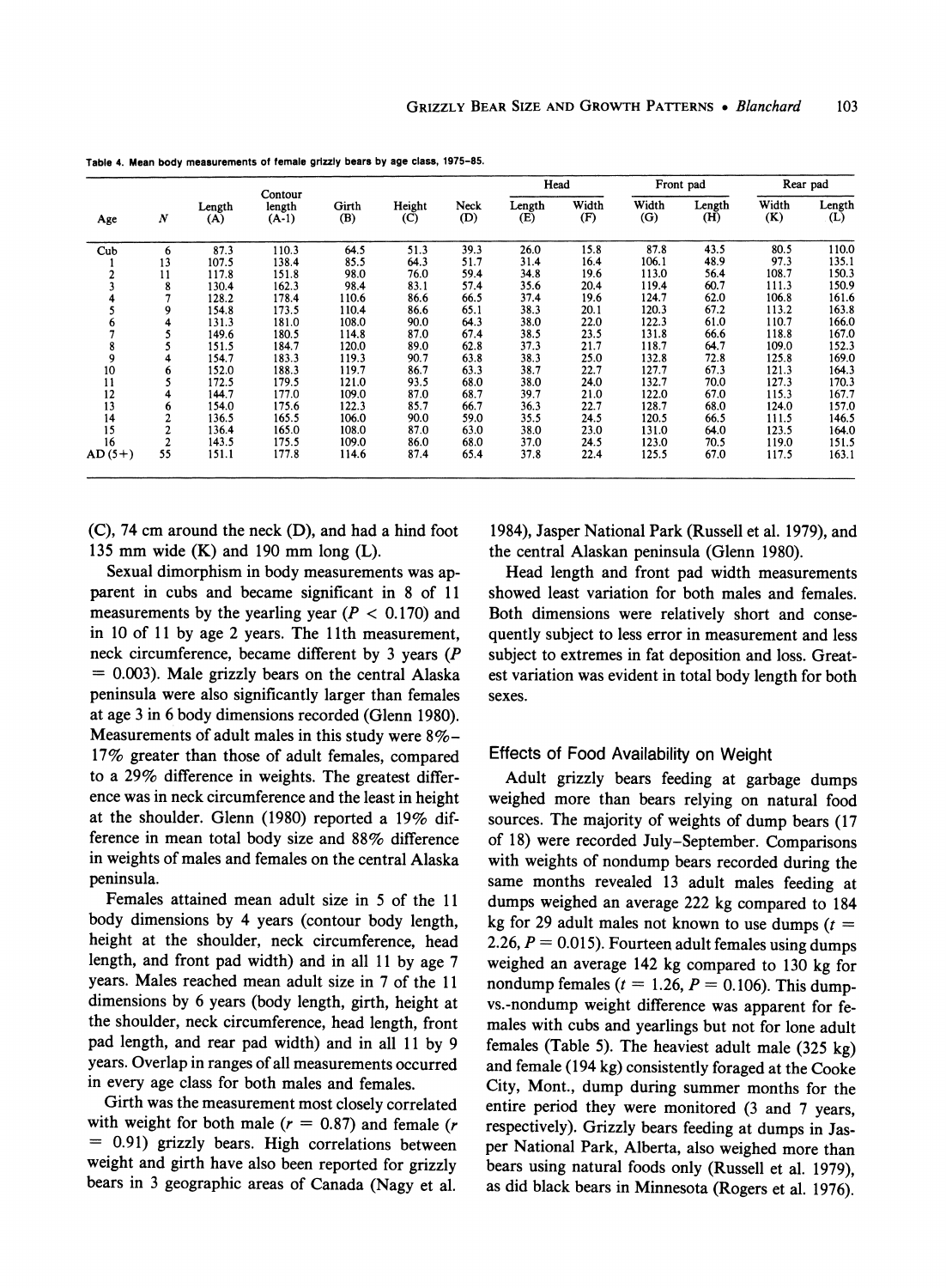|                                                | Dump     |                   |          | Nondump           | $t$ -test            |                         |
|------------------------------------------------|----------|-------------------|----------|-------------------|----------------------|-------------------------|
|                                                | ΙV       | Weight            | N        | Weight            |                      |                         |
| $Ad F + cubs$<br>$Ad F + yr lngs$<br>Lone Ad F |          | 153<br>149<br>135 | 10<br>27 | 122<br>137<br>132 | .055<br>.293<br>.461 | 1.740<br>0.557<br>0.099 |
| All Ad F<br>All Ad M                           | 14<br>14 | 142<br>222        | 48<br>49 | 134<br>193        | .139<br>.012         | 1.093<br>2.300          |

**Table 5. Mean welghts (kg) of adult male and female grizzly bears not known to feed at dumps compared to weights of dump foragers, 1975-85.** 

**Adult bears were heavier before 1970 when open pit garbage dumps were available within Yellowstone Park (Craighead and Mitchell 1982). During that period, 33 adult males weighed an average 53 kg more than adult males from this study. Males feeding on garbage during this study weighed only 23 kg less than during the earlier period, whereas nondump males weighed 52 kg less. Weight differences were not as great for adult females, with 72 adult females from the earlier period weighing an average 17 kg more than adult females from this study. Females feeding on garbage during this study weighed 10 kg less than during the earlier period, whereas nondump females weighed 18 kg less. Differences of less than 20 kg were not considered significant. Four-year-old females from the earlier period had reached 87% of their mean adult weight compared to 86% for 4-yearold females during this study. However, 4-year-old males from the earlier period had attained only 62% of their mean adult weight compared to 80% for 4 year-old males during this study.** 

**Mean annual weights of nondump adult females were highly correlated with annual habitat quality indices (Mattson et al. 1986) for Yellowstone Park**   $(r = 0.710; F = 4.19; 0.50 < P < 0.10$  (Fig. 4). **Similar trends were not recorded for nondump adults**  males  $(r = 0.330)$ . Adult females foraging at dumps **were consistently heavier than nondump females, except during 1980 when optimum seasonal natural foods were available.** 

#### **DISCUSSION**

**Yellowstone grizzly bears were smaller and weighed less in this study than they did during 1959- 70, when major garbage dumps were available as a food source within and adjacent to Yellowstone Park. Natural adaptation to the loss of that stable, highenergy food source was probably the major cause of reduced body size, delayed sexual maturity in females, and smaller litter sizes in the current popu-**

**lation. One adult female (26) feeding at a dump weighed 182 kg in September 1977, a very poor natural food year when nondump females weighed a mean of 120 kg. The dump was removed the following year, and the same female was radio-monitored for 3 consecutive years during which she did not use garbage as a food source. She was recaptured in July 1981 and weighed 91 kg, whereas dump females weighed a mean 160 kg during that same year. Beecham (1980) reported similar findings for 2 black bear populations in Idaho. Seven species of berries were available to 1 population, whereas only 1 species was available to the 2nd, which was characterized by smaller bears, smaller litter sizes, and females first breeding 1 year later. Other researchers have suggested that an additional factor influencing litter size in Yellowstone has been a change in climate (Picton and Knight 1986).** 



Fig. 4. Annual variation in mean weights of dump and nondump adult male **and female grizzly bears in relation to annual habitat productivity (HP). Sample**  sizes are given in parentheses, and dump weights are shown as solid dots.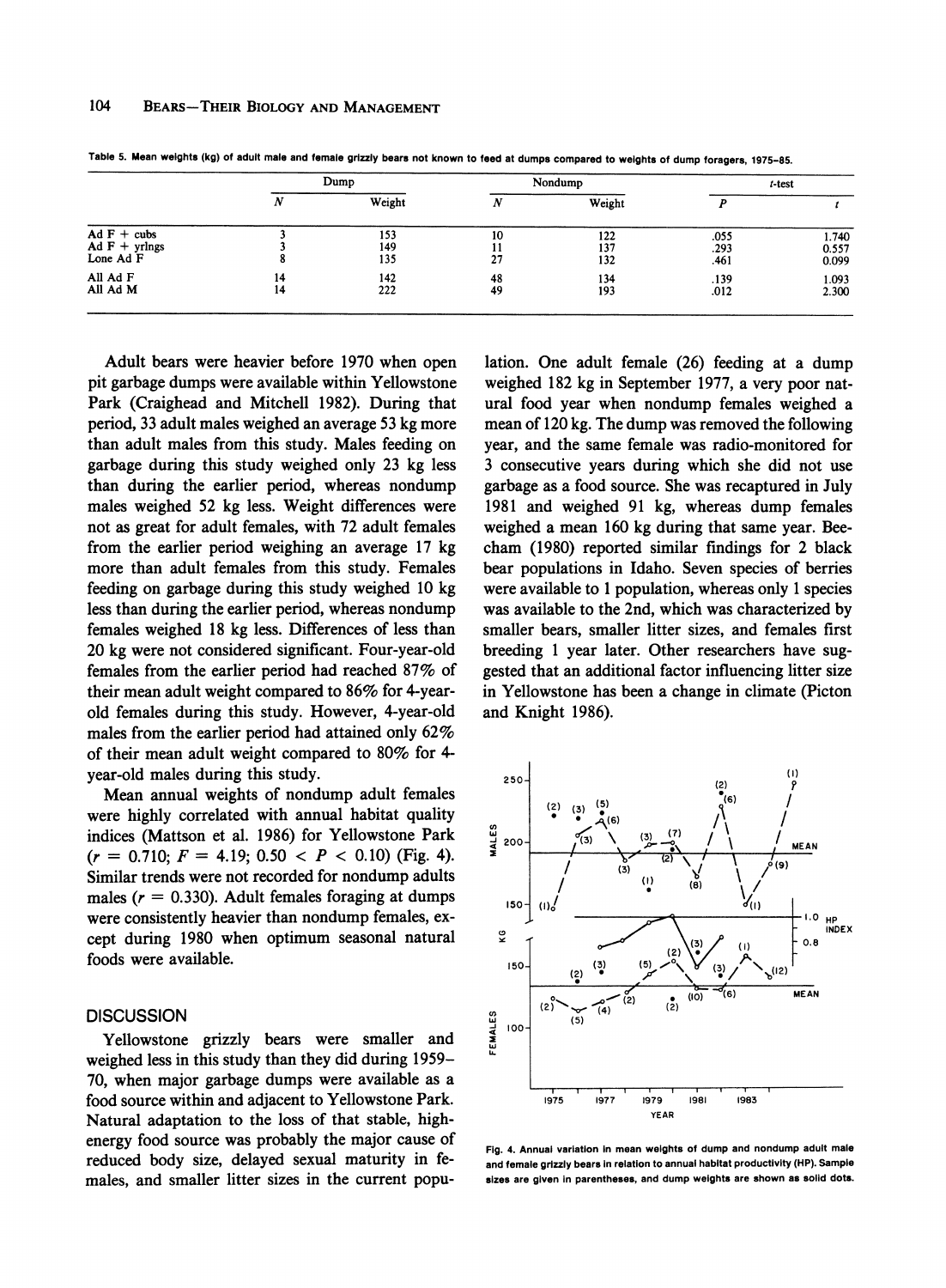<sup>&</sup>quot;Annual det item value (Mattson et al., unpubl. data) of major late summer/fall food items.<br>"Approximate weight based on data given.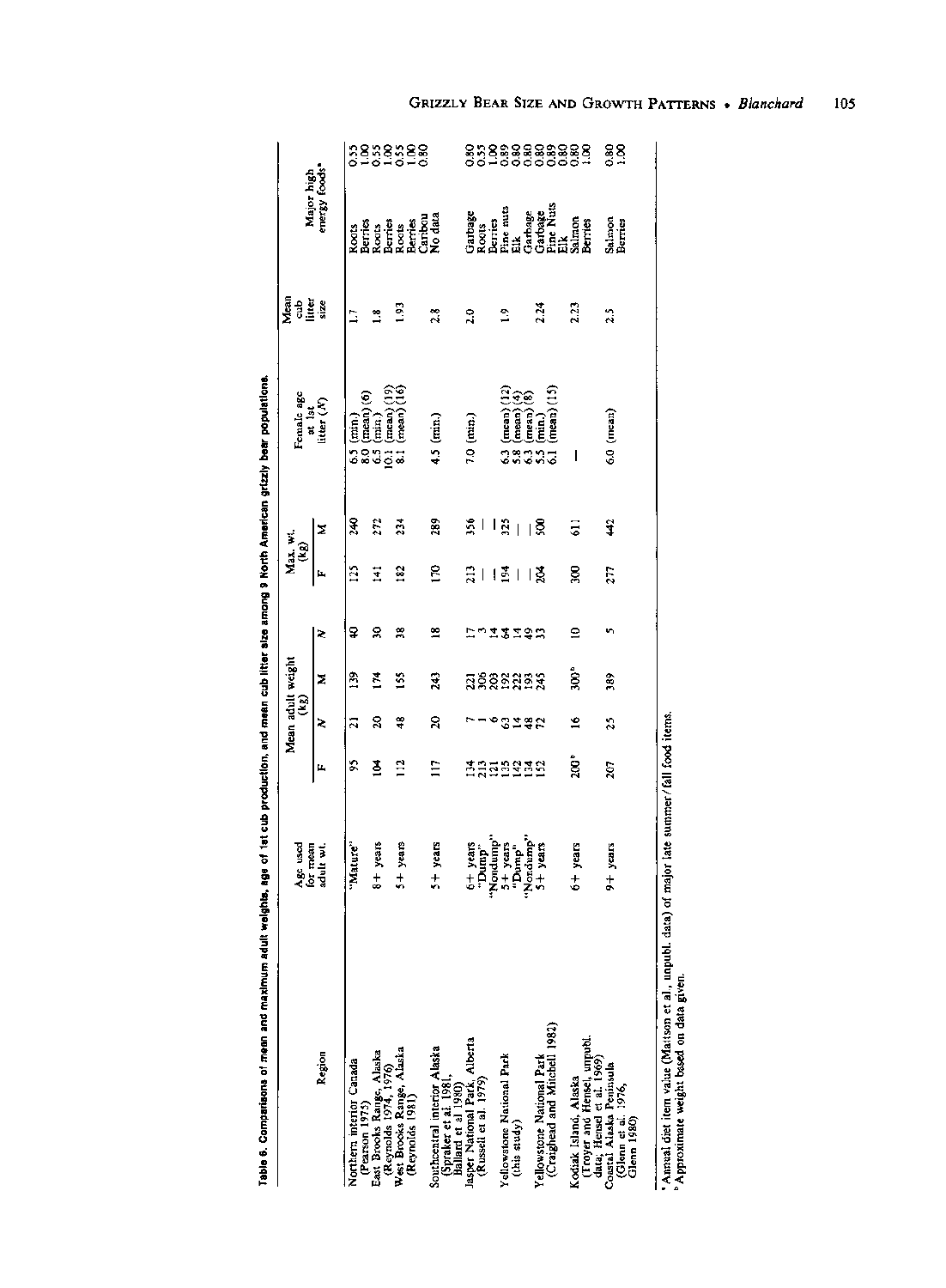**Food with the highest nutrient values available to Yellowstone grizzly bears during summer and fall were the nuts of whitebark pine (Pinus albicaulis); berries, primarily buffaloberry (Shepherdia canadensis) and globe huckleberry (Vaccinium globulare); and ungulates (Mattson et al., unpubl. data). Whitebark pine had the highest value of all foods during the fall but unfortunately was characterized by disjunct and meager habitat and highly variable, unreliable productivity. Berry-producing areas were typically specific to limited habitat of also variable, unreliable productivity.** 

**Use of ungulates was typically characterized by a peak in spring, when bears primarily scavenged on winter-killed animals and preyed on weakened ones. Predation on newborn calves during June and on rutting bulls during fall was fairly common. Recent data indicate increased predation on prime condition elk (Cervus elaphus nelsoni) during summer (Mattson et al., unpubl. data). Adaptation to the use of this reliable, high-energy food source during summer and fall could compensate for the loss of garbage once available during the same period. However, adult females known to prey on elk during summer weighed only 100 kg compared to the mean adult female weight of 135 kg and the dump female weight of 142 kg. Adult females that were successful moose (Alces alces) predators in south-central Alaska (Ballard et al. 1980, Spraker et al. 1981) were similar in mean weight (117 kg) to females that preyed on elk in Yellowstone. Although the Alaskan females were relatively small, they had 1 of the largest mean cub litter sizes recorded (Table 6). Adult males in Yellowstone known to prey on elk during the summer weighed more than the nondump adult males (235 kg and 193 kg, respectively). Alaskan males preying on moose were similarly heavier than expected (243 kg).** 

**Comparisons of mean adult female weights and productivity among 9 studies of North American grizzly populations are listed in Table 6. A high correlation between mean adult female weight and mean**  cub litter size was apparent  $(r = 0.92)$  when the **south-central interior Alaskan population was omitted. When that population was added to the regression, the correlation became only moderate (r <sup>=</sup> 0.48). A small sample of 4 was used to calculate the high litter size of 2.8 for that population. Limited data indicated smaller adult females tended to produce their 1st cubs at a later age. A moderately high negative correlation existed between mean adult fe-** **male weight and mean age at 1st cub production (r**   $= -0.52$  for 5 populations).

**During this study 9 females not known to use garbage as a major food source had a mean reproductive rate of 0.469 compared to 0.800 for 2 females that relied on garbage as a food source (Knight et al. 1986). Mean cycle length was 3.56 years and mean litter size 1.92 cubs for the nondump females, compared to 2.5 years and 2.17 cubs for the 2 females feeding on garbage. In general, females with reliable, high-value foods (meat, berries, and garbage) during summer and fall tended to attain larger body sizes, mature at an earlier age, and have larger cub litters compared with females with relatively low-value foods, such as roots.** 

### **LITERATURE CITED**

- **BALLARD, W. B., S. D. MILLER, AND T. H. SPRAKER. 1980. Moose calf mortality study. Alaska Dep. Fish and Game, Final Rep., Fed. Aid in Wildl. Restor., Proj. W-17-9, W-17-10, W-17-11, and W-21-1. Job 1.23R. Juneau. 123pp.**
- **BEECHAM. J. J. 1980. Population characteristics, denning, and growth patterns of black bears in Idaho. Ph.D. Thesis, Univ. Mont., Missoula. 101pp.**
- **BLANCHARD, B. 1985. Field techniques used in the study of grizzly bears. Interagency Grizzly Bear Study Team Rep. 24pp.**
- **CRAIGHEAD, J. J., AND J. A. MITCHELL. 1982. Grizzly bear. Pages 515-556 in J. A. Chapman and G. A. Feldhamer, eds. Wild mammals of North America. The Johns Hopkins Univ. Press, Baltimore, Maryland.**
- **, J. R. VARNEY, AND F. C. CRAIGHEAD, JR. 1974. A population analysis of the Yellowstone grizzly bears. Mont. For. and Conserv. Exp. Sta. Bull. 40. Univ. Mont., Missoula. 20pp.**
- **GLENN, L. P. 1980. Morphometric characteristics of brown bears on the central Alaska peninsula. Int. Conf. Bear Res. and Manage. 4:313-319.**
- **\_, J. W. LENTFER, J. B. FARO, AND L. H. MILLER. 1976. Reproductive biology of female brown bears (Ursus arctos), McNeil River, Alaska. Int. Conf. Bear Res. and Manage. 3:381-390.**
- **HENSEL, R. J., W. A. TROYER, AND A. W. ERICKSON. 1969. Reproduction in the female brown bear. J. Wildl. Manage. 33:357-365.**
- **KNIGHT, R. R., B. M. BLANCHARD, AND D. J. MATTSON. 1986. Yellowstone grizzly bear investigations: annual report to the Interagency Study Team, 1985. U.S. Dep. Int., Natl. Park Serv. 58pp.**
- **., AND L. EBERHARDT. 1985. Population dynamics of Yellowstone grizzly bears. Ecology 66:323-334.**
- **MATTSON, D. J., R. R. KNIGHT, AND B. M. BLANCHARD. 1986. Derivation of habitat component values for the Yellowstone grizzly bear. Pages 222-229 in G. P. Contreras and K. E. Evans, eds. Proceedings-grizzly bear habitat symposium. U.S. Dep. Agric., For. Serv., Gen. Tech. Rep. INT-207. 252pp.**